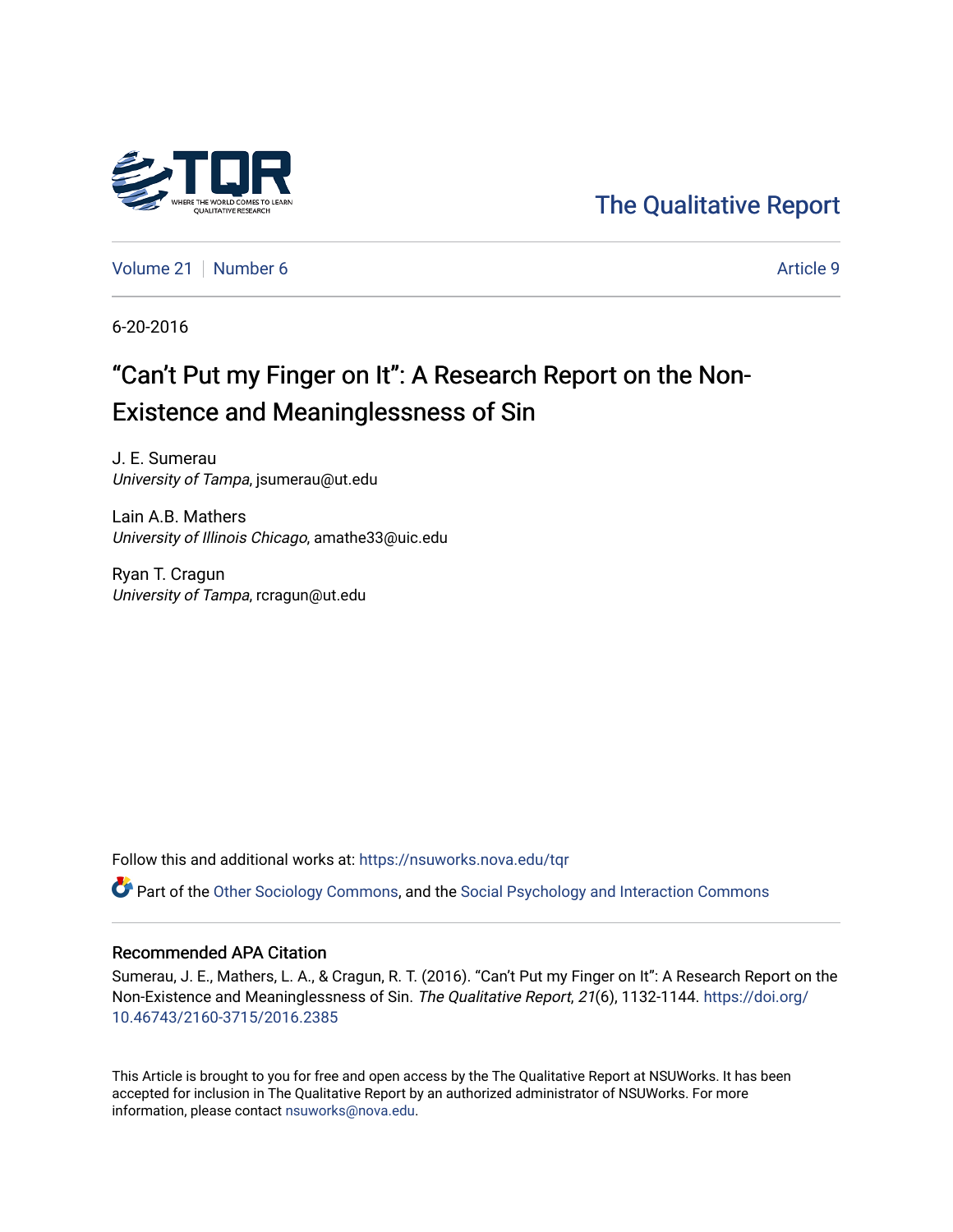

# "Can't Put my Finger on It": A Research Report on the Non-Existence and Meaninglessness of Sin

# Abstract

This paper presents findings from an exploratory study of sin. Based on nine in-depth interviews with selfidentified religious people, we demonstrate that respondents define sin as (1) nonconformity, (2) relative to other social realities, and (3) taught by moral authorities. In so doing, respondents' definitions reveal that sin, despite its use to justify all types of social policies, is a social construction that has no established concrete meaning in daily life. In conclusion, we argue that social scientists would benefit greatly from systematic analyses of the meaning (lessness) and significance of sin in people's lives as well as within existing social scientific literature, and propose avenues for research concerning this term.

### Keywords

Research Report, Religion, Sin, Deviance, Meaning-Making

# Creative Commons License



This work is licensed under a [Creative Commons Attribution-Noncommercial-Share Alike 4.0 License](https://creativecommons.org/licenses/by-nc-sa/4.0/).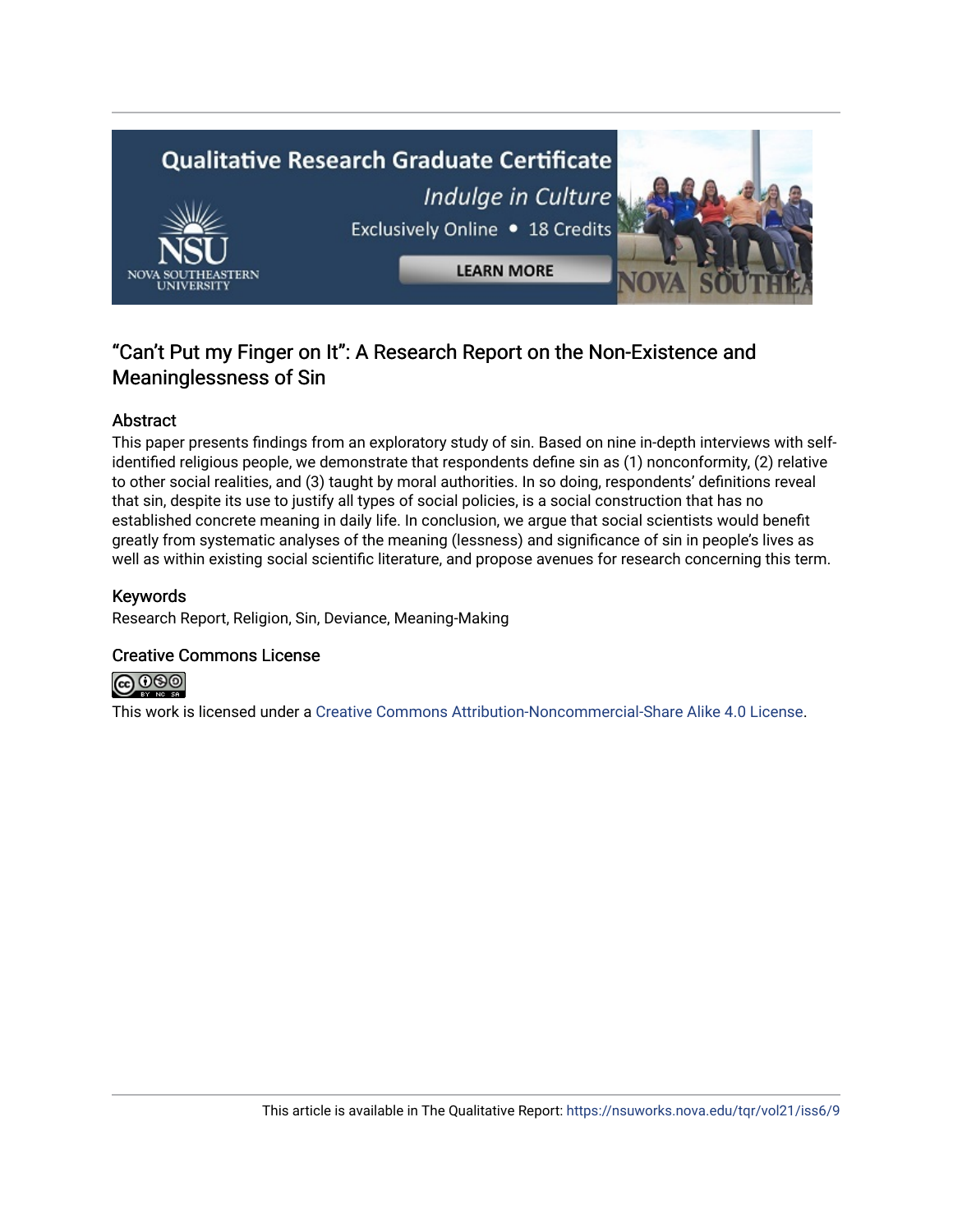

# **"Can't Put my Finger on It": A Research Report on the Non-Existence and Meaninglessness of Sin**

J. E. Sumerau University of Tampa, Florida, USA

Lain A. B. Mathers University of Illinois Chicago, USA

# Ryan T. Cragun University of Tampa, Florida, USA

*This paper presents findings from an exploratory study of sin. Based on nine in-depth interviews with self-identified religious people, we demonstrate that respondents define sin as (1) nonconformity, (2) relative to other social realities, and (3) taught by moral authorities. In so doing, respondents' definitions reveal that sin, despite its use to justify all types of social policies, is a social construction that has no established concrete meaning in daily life. In conclusion, we argue that social scientists would benefit greatly from systematic analyses of the meaning (lessness) and significance of sin in people's lives as well as within existing social scientific literature, and propose avenues for research concerning this term. Keywords: Research Report, Religion, Sin, Deviance, Meaning-Making*

In the process of working on another research project (e.g., Cragun, Sumerau, & Williams, 2015; Sumerau & Cragun, 2014; Sumerau, Cragun, & Mathers, 2015), the first and third authors observed that religious leaders often spoke about "sin," "sinful behavior," and the dangers of "sinning" on a regular basis without ever defining these terms. Intrigued by this observation, the first and third authors sought to ascertain what this term meant in both the Protestant religious tradition at the heart of the aforementioned study and existing social scientific literature. Unexpectedly, the first and third authors quickly learned that neither the religious tradition nor the social science literature provided an answer. Rather, in both cases the word drifted around without a definition as if people somehow naturally knew what it meant. Since people act towards things based on the meanings those things have for them (Blumer, 1969), the first and third author began to wonder what sin actually meant to religious people.

To this end, the first author began surveying research for any mention of the word sin, and analyzing such studies for meanings. In so doing,  $ze<sup>1</sup>$  came across studies in the 1970's where researchers had proposed the need for understanding the meaning of sin (see, for example, Lyman, 1978; McConahay & Hough, 1973), but no follow up to these studies. Further, ze located research articles wherein scholars discussed the impact of sin upon individuals, social policies, minority rights, and other social arenas without ever actually defining what sin was for the organizations that and individuals who utilized this term (e.g.,

1

<sup>&</sup>lt;sup>1</sup> Ze is a gender neutral pronoun (the possessive is Zir) that compliments gendered pronouns (i.e., he, she, her, his). The same way a cisgender man or woman may run, a transgender or non-binary person may run, and as a result one might say that he, she, or ze might run to include all possible subjects. For more information on transinclusive scholarship and writing, see Nowakowski, Sumerau, and Mathers, 2016; Sumerau, Cragun, and Mathers, 2015.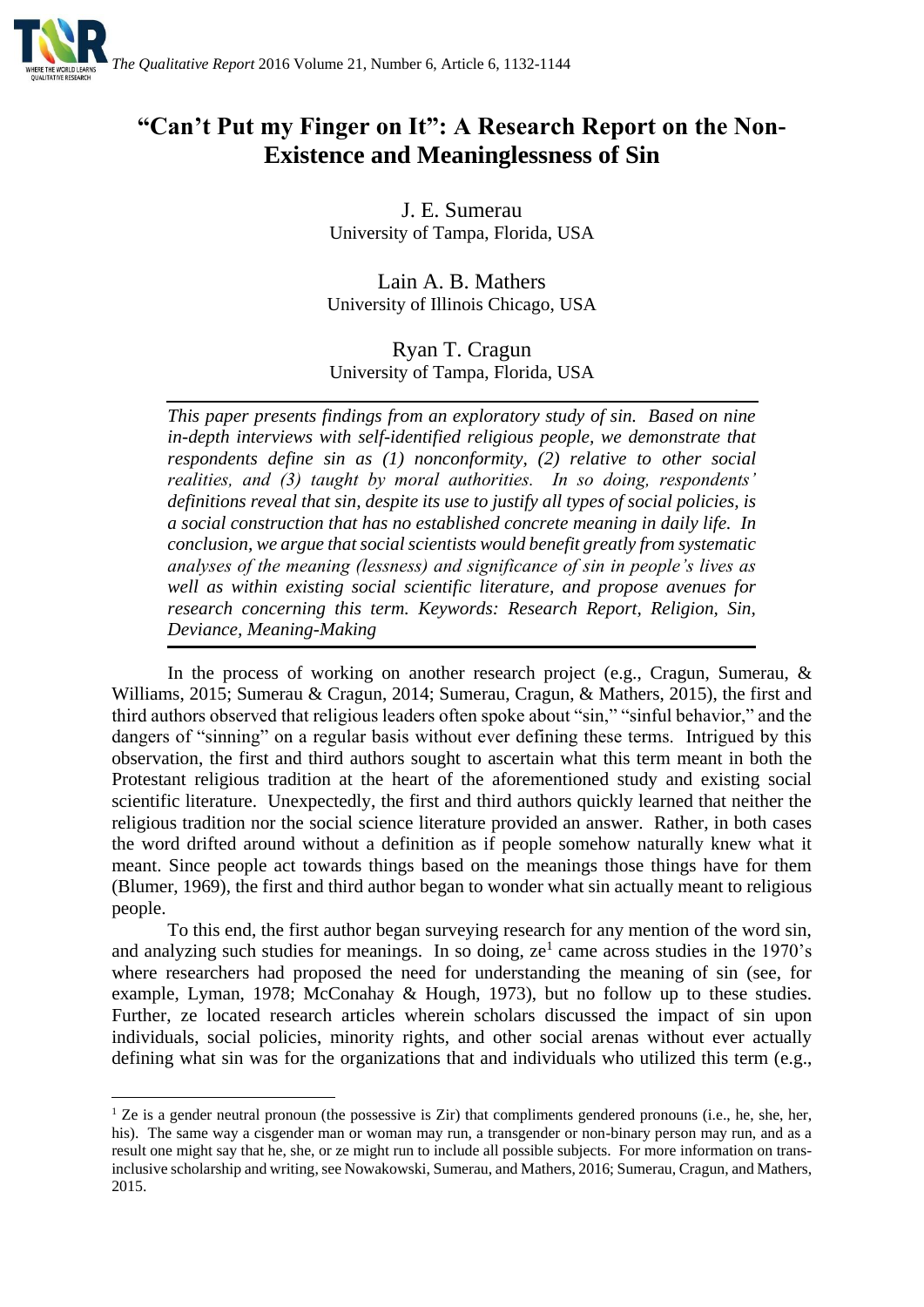Barton, 2012; Heath, 2012; Robinson and Spivey, 2007; Rose, 2005). Finally, the first author noted that discussion and analyses of the term was rare in social scientific and empiricallybased journals, and again found that when used the term did not generally include a definition.

Surprised by these observations, the first author then decided to seek guidance from other researchers. To this end, ze began asking everyone ze encountered at conferences, workshops, and on academic message boards where to find a good definition of sin. Unfortunately, the results of these efforts mirrored the literature search wherein no one was able to offer a shared definition or a citation for such a definition that came from empirical study. Although some scholars vaguely suggested theology (i.e., an area of study where meanings of sin are regularly debated outside the context of people's lived experiences of religion, see Moon, 2004) and others pointed to "deviance" in general, no one offered a concrete definition of the term itself that people actually might use in concrete settings (for a similar critique of the studies in the 1970's, see Palencia-Roth, 1979). After all these efforts, the first author continued to ask the same question – how could a term that shows up in almost every political and policy debate exist almost completely unexplored in the social sciences? How could we not know what actual religious people think the term means?

Considering that the term "sin" is utilized in a wide variety of public policy debates to advance or forestall the advancement of many religious and non-religious people alike, it is safe to say this term carries some kind of meaning in both secular and religious ideological frameworks. While there is considerable disagreement about the origin of the term, many believe it to be a term initially created by religious traditions to serve religious ends (Lyman, 1978). Given this possibility, one would assume it would be impossible for non-religious people to sin or for public policies that effect religious and non-religious people to be justified through the use of a term that only has meaning within the context of religion. Even so, a casual glance at our world reveals that this term is often utilized well beyond the symbolic boundaries of any given religious tradition, which suggests that at some point the term became a "generic" (Schwable et al., 2000), "commonplace" (Goffman, 1963) or "unquestioned" (Kleinman, 2007) element of society.

Building on these insights, this manuscript begins the process of uncovering the meaning of sin among contemporary Americans. Specifically, we explore the ways religious people define sin in order to demonstrate the usefulness of developing a social scientific study of religious terminology as well as a social scientific understanding of sin. To this end, we elaborate the ways people breathe life into societal use of the term sin by granting it meaning in their own lives. Importantly, it is not our intent to suggest a universal meaning of sin, but rather to demonstrate some ways religious people define sin in contemporary America, which could be examined within and across other social settings, contexts, and populations (e.g., Becker, 1998; Prus, 1996; Schwalbe et al., 2000). In fact, our report repeats the call issued in the 1970's to take sin seriously as a social scientific concept in hopes that our discipline may be more ready and capable to build such a field at present.

#### **Methods**

In the absence of recent scholarship to draw upon, we adopted a "grounded theory" (Charmaz, 2006) approach to studying sin. Following Charmaz (2006), grounded theory relies upon researchers' establishing broad questions to capture "what is going on" in a certain situation or context, and then allowing the data to guide theoretical development in an organic manner. When starting with relatively few findings, for example, researchers may use semistructured interviews in order to let respondents educate scholars on taken-for-granted ideas, practices, beliefs, and/or meanings. In so doing, researchers may develop definitions and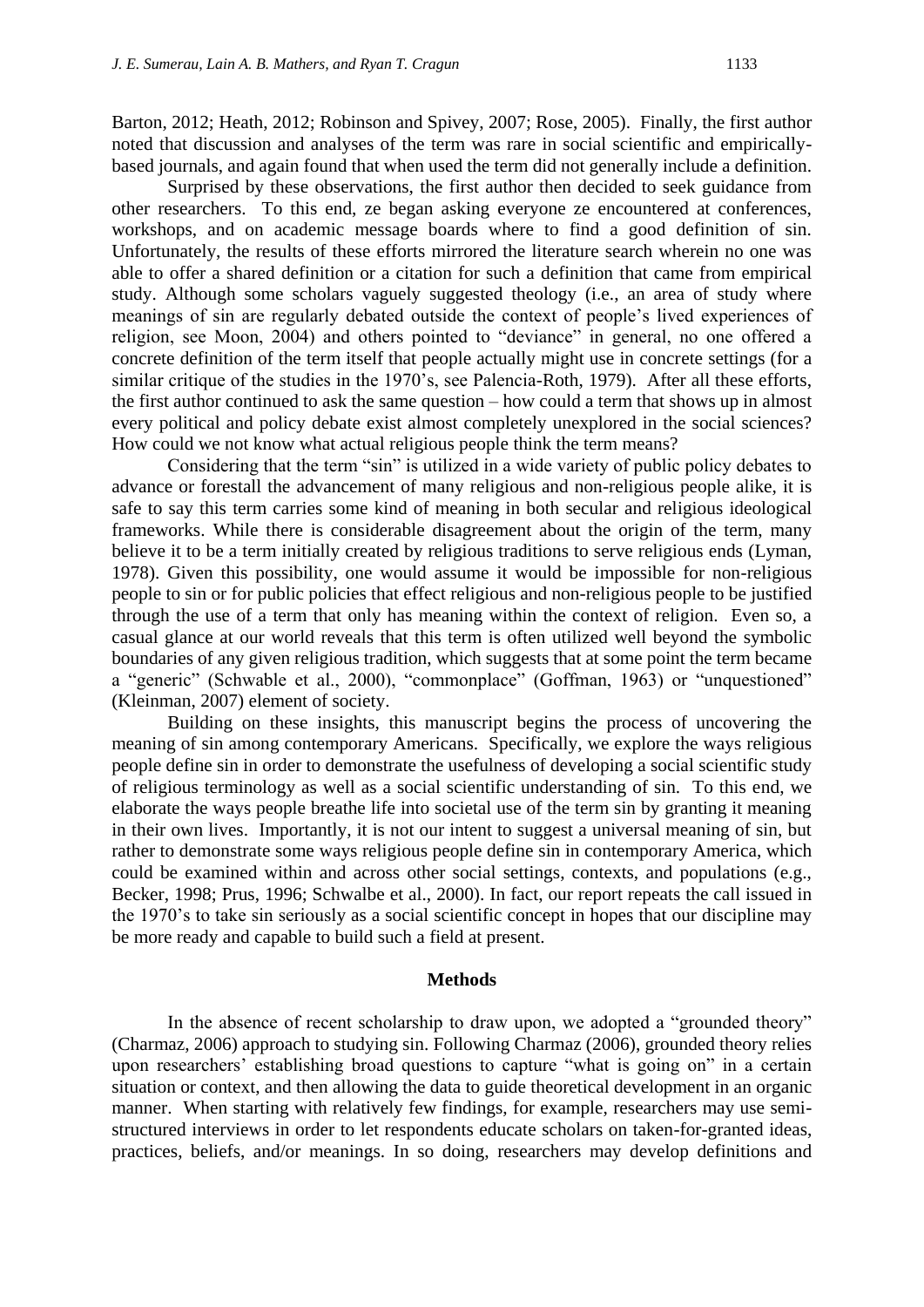theories from the meaning making of ordinary people to bypass existing assumptions, prejudices, and biases within academic circles (Kleinman, 2007).

The findings in this research report derive from 9 semi-structured interviews conducted with people who identified as religious. The interviews were conducted by students participating in a qualitative methods course built around empirical study of religion. While students were granted the opportunity to add questions to the interview through dialogue and discussion, each interview began with the question, "What is sin?" Students began with this question, and then probed respondents for details and examples of what they defined as sin, sinful, or sin-related. The final sample was mostly white (7 of 9), mostly female (6 of 9), and mostly from economically privileged backgrounds (8 of 9), but most came from different Christian traditions (2 of 9 identified with Catholicism and 1 of the 9 identified as Hindu) and all but one identified as heterosexual. Interviews were conducted at a location chosen by respondents, and typically lasted between one and two hours. All interviews were tape recorded, and transcribed in full by the students, but the first author checked each recording and transcript to be certain of accuracy.

#### **Analysis**

Data analysis proceeded in an inductive manner. The second author coded all interviews in full searching for patterns and themes that emerged in the interviews. Specifically, the second author read through each line of interview transcript sorting out statements respondents made concerning the nature, definition, and existence of sin in the world. In so doing, ze categorized these statements based on their shared or divergent themes. When a respondent noted that "sin is something that depends on your personal beliefs," for example, the second author sorted this as "sin is relative." Similarly, when a respondent noted that "sin comes from the lessons we get as children," the second author sorted this statement into a category labeled "sin is learned." This process continued throughout the data set, and resulted in a collection of categories.

Following Charmaz (2006), all three authors took the collection of categories and studied these statements. In so doing, we compared and contrasted different definitions and explanations offered by the respondents to create thematic categories evident throughout the data set. Further, we compared and contrasted categories from the initial round of coding in a second round of more focused coding in order to ascertain labels that most accurately captured the definitions in the data. While people offered different interpretations for the meaning of sin, for example, their interpretations (i.e., "it depends on the issue," "anything that's not socially acceptable," "not being a good person") could all be grouped together in a shared category (i.e., the three above all suggest the meaning of sin is relative or contextual).

During this process, we noted that people rarely offered explicit definitions of sin. Rather, they generally sought to define sin by explaining things they considered sinful. In so doing, they suggested that certain actions or behaviors were sinful because these were actions or behaviors they had learned to interpret as negative in relation to other social authorities, groups, or experiences. Building on this insight, the first author outlined a definition of what ultimately constituted sin from the initial codes and shared thematic categories created by the second author, which all three authors revised in a back and forth process in order to arrive at the ways people defined sin as (1) nonconformity, (2) relative, and (3) learned.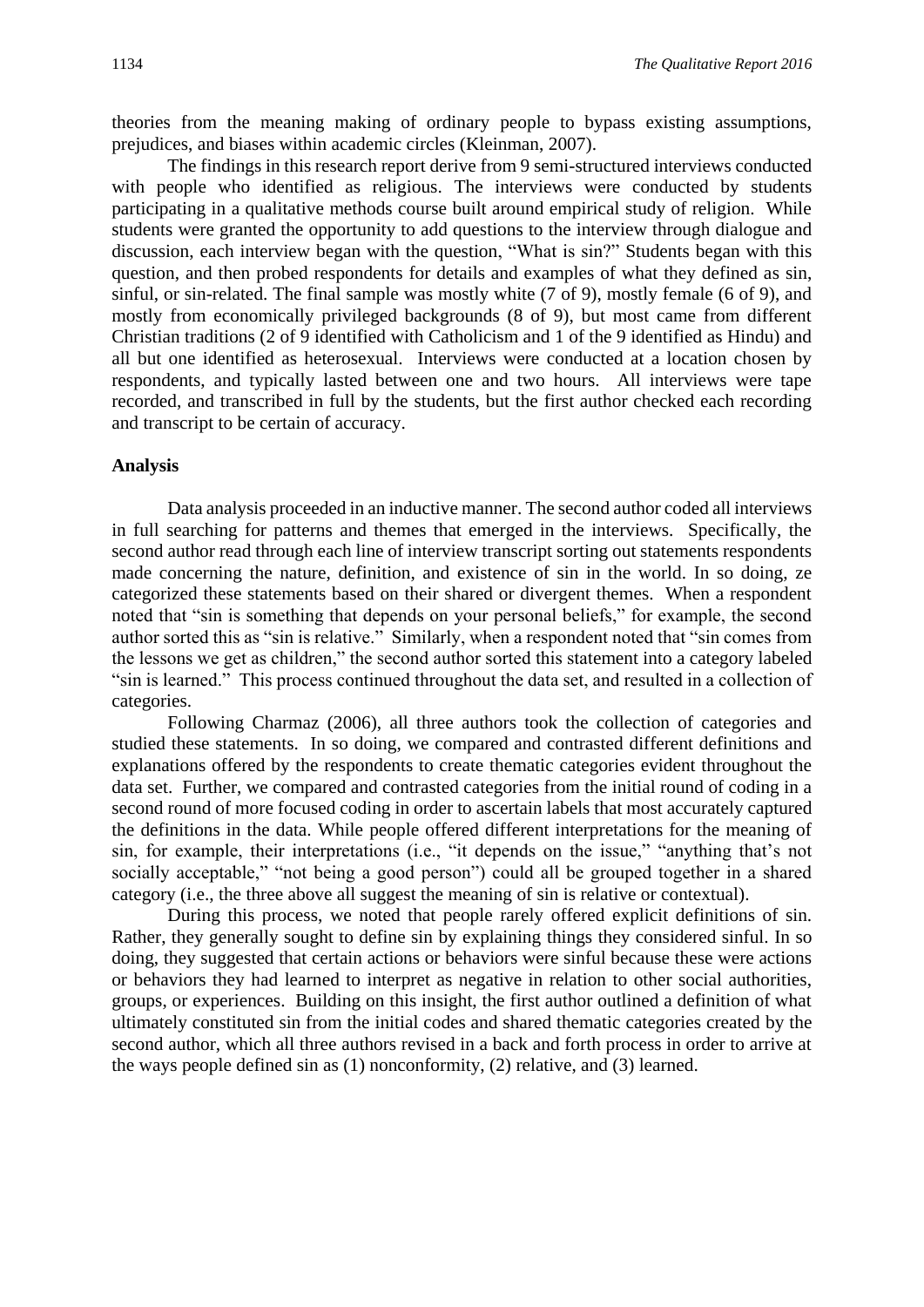#### **Results**

#### *Sin Is Nonconformity*

Since interviewers (formally and in the field) simply asked respondents, "What is sin?" respondents were granted substantial leeway in defining the term without any prompt or direction. Despite giving respondents ample latitude in this process, all of their definitions of sin revolved around a single theme – nonconformity. Specifically, respondents defined sin as any activity that violated existing social, religious, or interpersonal norms. Importantly, respondents all began their definitions with vague statements, such as "its bad stuff" or "not being a good person," and only offered more concrete examples and definitions after they were asked to clarify more specifically what they meant by these statements.

The first and most common form of nonconformity cited revolved around the violation of existing social norms. In some cases, as the following illustration reveals, respondents specifically defined sin as the violation of secular laws and rules: "I guess it's doing something that's unacceptable in humanity. I guess, like, if you're going to rob a bank, kill someone, anything that could get you in trouble with the law I guess is sin. Just what's not socially acceptable." Echoing this notion of sin as the violation of secular rules, another respondent said:

Anything that's not socially acceptable in the world, like we've been taught that if you murder somebody you're going to go to jail, you take something that is not your property, you're going to get in trouble for it. Everything you have, you did the work for it, you did the hard work to earn it.

While stealing and murder are also cited in religious sources as unwelcome behavior, it is telling both that respondents cited secular laws more often than religious ones, and that other behaviors not explicitly noted in religious sources, like the following statement shows, often arose as well:

Like, if someone did something wrong yes they would get stared at for doing it, but if no one was around to see it, they would still feel resentment. That feeling of resentment is a response to sinning. Anything that expresses deviant behavior, if you think about doing something and whether or not it is right or wrong it's probably not the right decision. Offending someone, it's almost like your conscious is a monitor for our morality.

As these illustrations reveal, sin was simply a code word for violating secular conventions. On a deeper level, however, these illustrations also reveal the power the term has whether or not it contains a concrete meaning. The feelings of "resentment" or the expectation of "morality" noted at times in our respondents' statements suggest, regardless of meaning, belief in the existence of sin or actions deemed sinful can have important repercussions for people (see Barton 2012 for an in-depth analysis of this point in relation to sexual actions deemed sinful).

Alongside the violation of secular norms, respondents also defined sin as a form of excess. Considering the emphasis upon restraint and politeness in contemporary American society (Warner, 1999), these definitions framed sin as a violation of interpersonal social norms. In fact, as the following statement reveals, the unwillingness to "control" or "restrain" one's behavior lies at the heart of sin: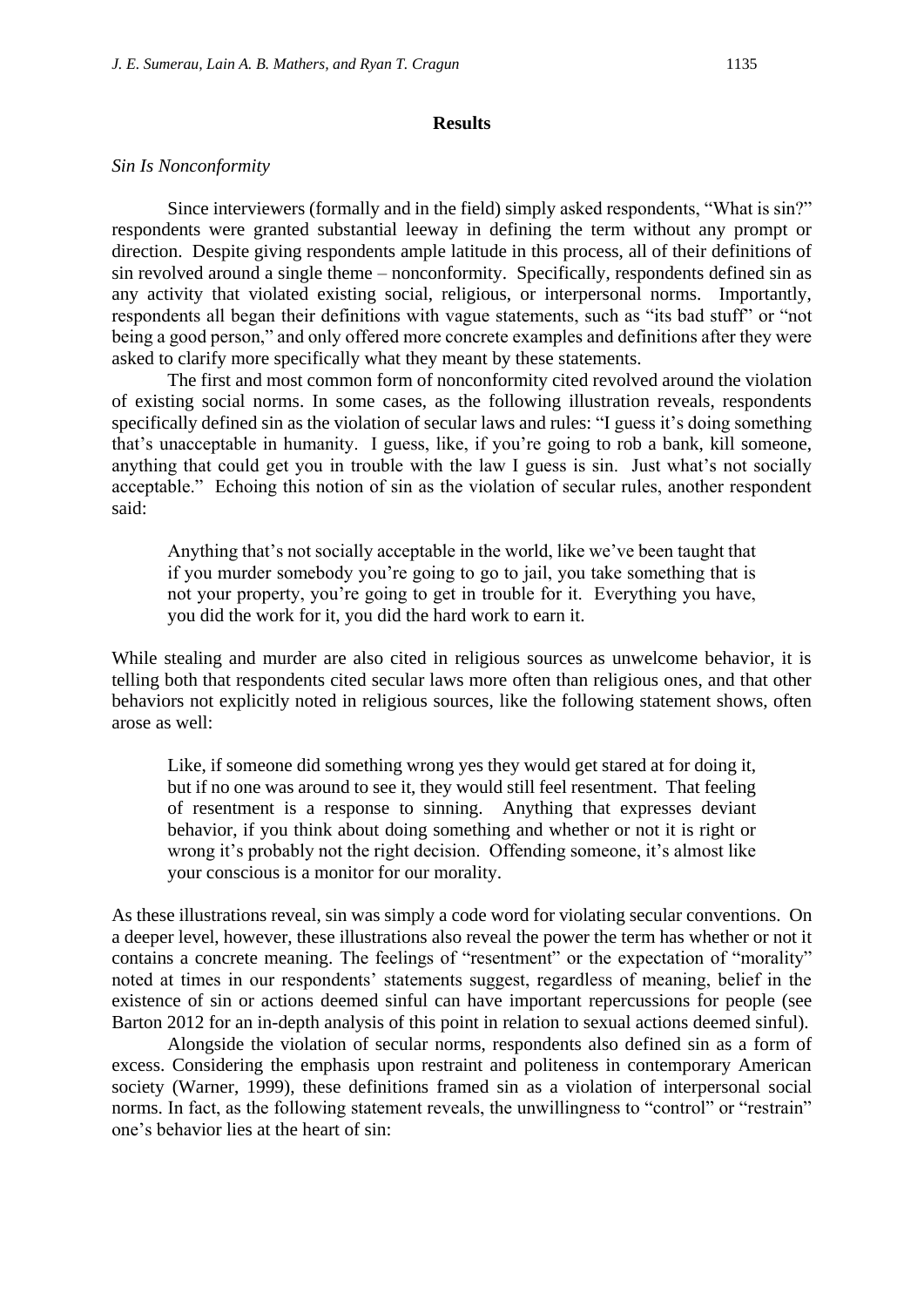Taking one more sip of coffee, if coffee is a sin; drink this much, take that last sip, it sends you over the edge. No! And I think the sin is if you're doing something harmful to yourself or to somebody else, and you don't rectify it, that is a sin.

Another respondent noted: "Maybe being deceitful or trying to have your way." Worded differently, another respondent suggested something very similar: "I am really not sure, but um, I guess that other people would view it as being arrogant and not caring about others." Another respondent explicitly tied sin to politeness: "anything offensive that does not abide by a culture's rules." The idea of caring was echoed in this comment by another respondent: "the meaning of sin for me is like not being a good person, like one of the biggest things that was emphasized was always to be a good neighbor." In all such cases, people defined sin as simply failing to conform to existing interpersonal assumptions of acceptable and "decent" selfpresentation (see also Goffman, 1959, 1963). Stated another way, "sin" was a code word for any behavior labeled as "deviant" (Becker, 1963) within society.

Although interpersonal and social norms were the primary focus, some respondents did echo common assumptions that sin was a violation of religious rules. In so doing, respondents demonstrated a secular expansion in the meaning of sin by only sometimes tying it to religious edicts or codes. Both Catholic respondents, for example, initially defined sin as simply the violation of the Ten Commandments. Similarly, a Protestant respondent noted: "The meaning of sin is the disobedience of God's word. If you think about it there's only one law." Another one noted: "When you're talking about sin it's different from the actual law that people have in society because sin actually comes from the Bible and sin is not abiding by God's rules." As another respondent put it: "I believe the meaning of sin is breaking one of God's commandments and going against him – I try very hard not to take the Lord's name in vain. I never put any other God before me; he's my God and that's it." While these respondents defined sin in relation to their religion explicitly, it is noteworthy that even their definitions suggested that sinning basically meant failing to conform to or obey existing rules.

Rather than offering universal or concrete definitions of the term, our respondents defined sin as nonconformity. Whether one violated secular norms, interpersonal patterns of interaction, or religious commandments, the ultimate ingredient that made an act sinful was the inability or unwillingness to obey existing notions of appropriate behavior. As a result, it appears that sin, like so many other systems of meaning and interpretation (see Blumer, 1969; Goffman, 1959), has become a catchall term for people to explain activities one disagrees with or finds uncomfortable for one reason or another whether or not one ties this term to religious beliefs, practices, or traditions explicitly (see also Lyman, 1978).

In fact, the secondary nature of religion in our respondents' statements opens an interesting set of questions for social science. Researchers interested in historical meaning making, for example, might ask: if the soul is the prison of the body (Foucault, 1977), do beliefs about sin represent the bars on the cage? In fact, the feelings expressed in relation to this term suggest that even if people define sin as nonconformity, the reach of this definition – and the term itself more broadly – suggest there may be many complexities and nuances to be revealed via the development of systematic studies of sin. One might ask, for example, at what point does nonconformity become sin and in what ways do non-conformist actions deemed sinful differ from those not given this label. While we are unable to tease out such nuances in this exploratory study, these questions suggest the development of a social scientific study of sin could be incredibly useful for understanding the complexities of contemporary religious experience. In a similar fashion, researchers seeking to understand the historical subordination of any minority group in terms of morals and values might learn a great deal from the beliefs about sin in a specific historic or situational context and the ways these beliefs relate to minority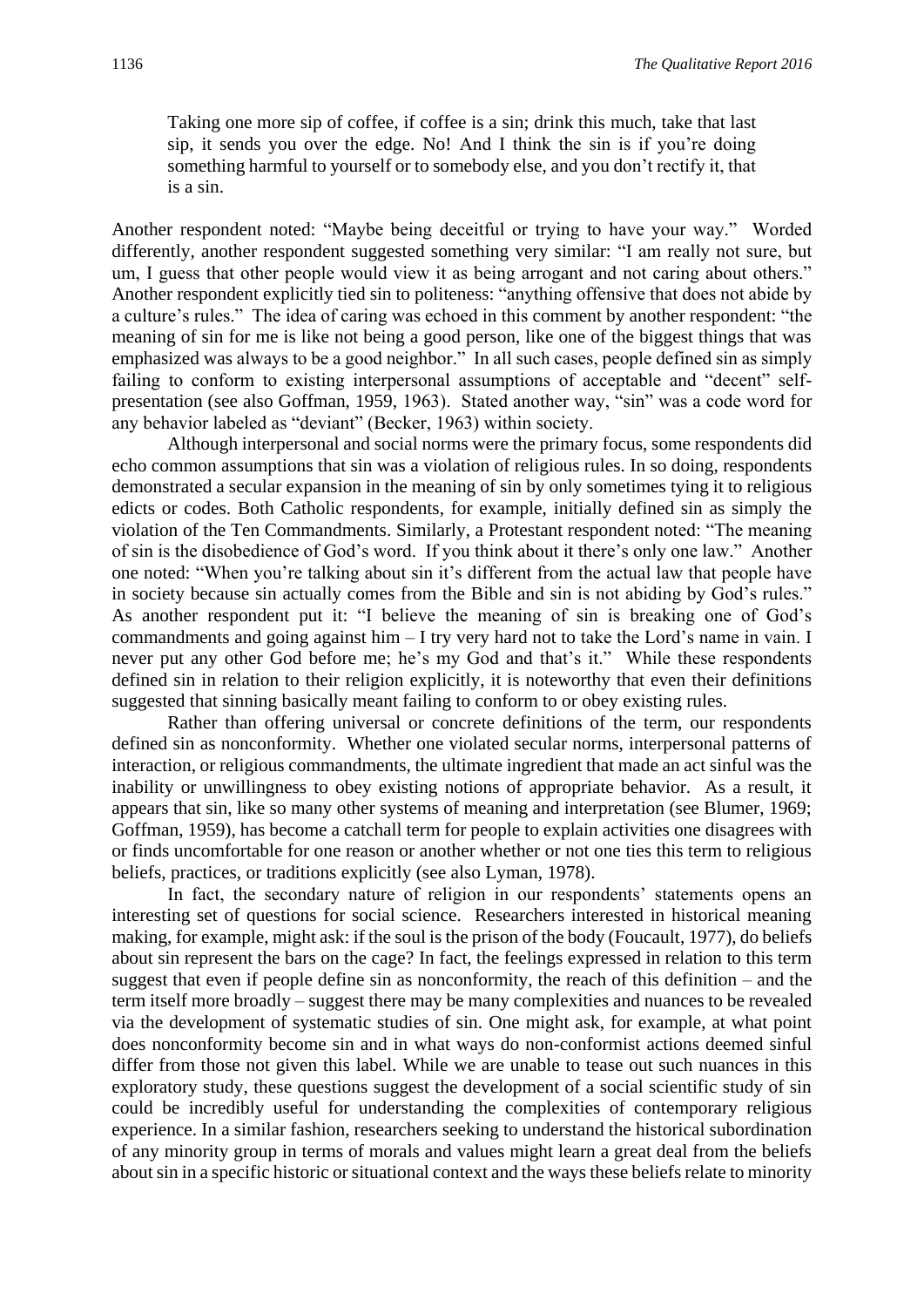(or other non-conformist) experiences. Finally, researchers seeking to expose the ways meanings shape inequalities might find  $sin -$  and other religious terms  $-$  to be a fruitful foundation on which to build examinations of the ways meanings are used to distinguish the moral character of some at the expense of others (see also Goffman, 1963).

#### *Sin Is Relative*

Since sin has no concrete or universal meaning that our respondents could locate or explain in everyday terms, it's likely that the meaning of sin will vary across time and space. Like other conceptualizations of conformity and norm violation, the meaning of sin relies upon ongoing processes of interaction and interpretation wherein people define some things positively and other things negatively (Goffman, 1963). While sin may well vary in relation to infinite social conditions, time periods, situations, settings, and systems of meaning, our respondents offered a starting place for exploring such variation by noting sin's relativity to religions, families, individuals, the magnitude of the norm violation, and the level of one's faith. In this section, we outline these variations to provide a starting point for examinations of the ways sin may vary within and between societal contexts, time periods, and structures.

Respondents regularly noted that the meaning of sin varied by religious tradition. As one respondent noted when explaining Catholic versions of sin in relation to other religions:

Sin is everything that goes against your religion, every negative connotation that goes against a religion. 'Cause like how I think of sin you go to confessional the first thing they say is forgive me father for I have sinned, but I never completely understood what is defined as sin because everything could be considered a sin.

Another noted: "It's kind of hard to answer because if you look at someone else's religion or an arranged marriage, that's just how cultures are run differently. We have the freedom to choose who we're going to marry and stuff like that. So I guess that's sin, it can really change." In such statements, respondents noted that different versions of sin existed in different religions and contexts, and thus suggested the meaning of sin was relative to a specific tradition or culture.

Our respondents also suggested that sin varied in relation to families and individuals. In terms of families, as the following illustration suggests, different members could adopt different meanings for the term: "Like between me and my brother, he talks to my mother sometimes disrespectfully and I know he has stole stuff, you know those are sins and we were raised by the same person and he just feels they are not." Similarly, respondents, like the next illustration reveals, noted that individuals in any context could disagree on the meaning of sin: "I feel like everyone has their own personal definition of sin." Another respondent added: "Maybe some people see that lying is sin, but it can be like a white lie is not that bad of a thing or something like that." These comments indicate that respondents did not share a universal meaning of sin and that people create their own definitions of this term.

Another variation noted by our respondents involved the magnitude of the sin and the level of faith of the person sinning. In terms of magnitude, for example, respondents, like the following illustration, generally believed some sins were worse than others but offered no rationale behind this distinction: "Murder's the biggest sin, but being unfaithful in a relationship is definitely one, you know, there's always two sides and everything." Another respondent noted: "Like my sins weren't bad, my sins were, like, I said a curse word. It was a different kind of sin because I was a kid." Respondents also suggested that a person's level of faith helped determine what constituted sin: "If you're a firm believer, then it's going to be a sin you're feeling. Like I'm not a firm believer, so I'd have to say no." Another respondent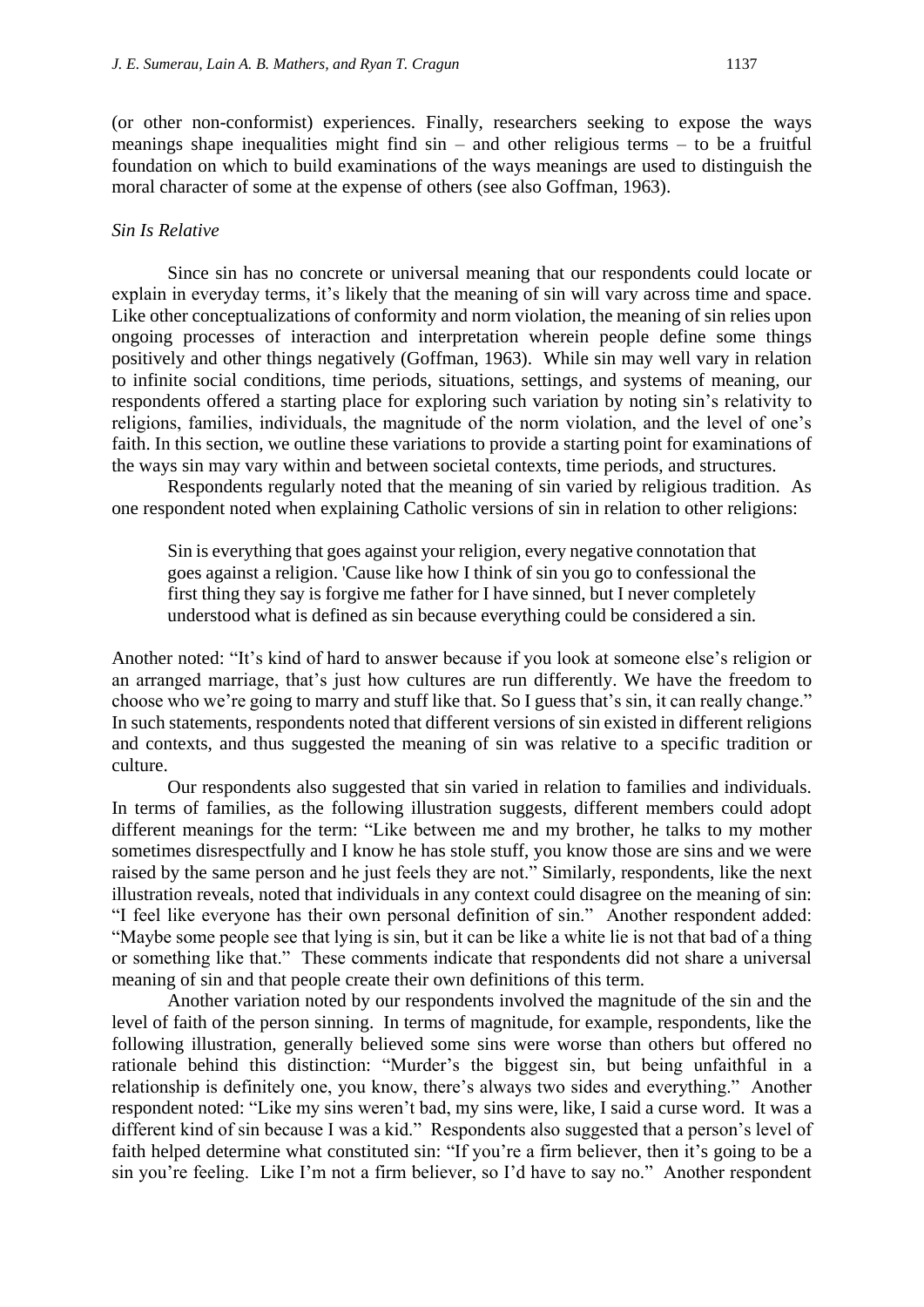echoed this idea after defining dating outside their religion as a sin: "So, yeah, I guess it depends on how strict on religion you are." Whereas all our respondents believed there were sins, they suggested that sins carried different levels of immorality, and that what constituted a sin would depend upon just how religious someone was in the first place.

Our respondents thus defined sin as a relative term that could shift and change depending on the situation and/or person examined. As a result, social scientific understandings of sin may require exploring the myriad ways people make sense of sin in varied situational, social, and historical contexts while comparing these strategies of meaning making to that of other people in different social locations., In fact, this finding suggests that, in much the same way social researchers have noted in relation to minority terminologies (Collins, 2005), people listening to the invocation of sin by politicians, religious leaders, and others may only be hearing what their definition of the term is, and may therefore have no clue what the speaker is intending to say.

#### *Sin Is Learned*

If sin has no universal meaning and is relative to many social variables, then one would expect that sin is a socially constructed artifact of human interaction and interpretation (see, e.g., Goffman, 1959). As a result, people must be learning specific definitions of this term from somewhere, and in so doing, establishing their own baseline understanding of the concept. Our respondents suggested this is exactly what is happening. Specifically, our respondents noted that sin was learned from churches, families, and experiences. In this section we outline the education efforts of "teachers of sin."

The most common place where respondents learned about sin was in the churches of their youth. Although none of them recalled their churches actually defining the term explicitly, each one believed, as the following respondent notes, they "must have" heard about it there: "I don't remember too much of my childhood but I would imagine I heard about it in Sunday school." Another respondent noted: "Like I would misbehave in church, and I learned what sin is sitting in church." Within the context of the church, some respondents, like in the following instance, recalled lessons on sin: "Because if I follow any other religion that would be considered adultery and that is actually a sin." Others recalled the meaning of sin arising from rituals in church: "Like after Ash Wednesday, not eating meat. That's supposed to be a sin in my religion." Another respondent noted: "I guess the Catholic stuff, like you break one of the commandments, you have the potential to go to hell. Then once you go to confession and confess to the priest, and he says prayer. You know, like you say a couple prayers, supposedly he does a little magic trick and says oh hey it's over." According to our respondents, church was the location where they were first introduced to sin.

Whereas our respondents suggested churches taught them about sin, a review of their definitions suggests there may be more to this story. Since they generally understood sin as any form of deviance, it is likely that they actually first learned about deviance within their homes and from their families (Cahill, 1987). However, what churches taught them involved learning to see "deviance" as "sin," and thus equating non-conformity with damnation, judgment and punishment instead of simply variation or potential ridicule (Goffman, 1963). Respondents likely learned not to deviate growing up in their homes, learned deviation is sinful and has disastrous eternal and social consequences from their churches, and then began to generalize deviance (and in some cases, maybe all deviance) as evidence of sin. Respondents' other memories about teachers of sin support this suggestion by emphasizing the role of families and ongoing experience with non-conformity.

Specifically, respondents often cited the family as another common educational resource for learning about sin. In so doing, they generally recalled, like the next example, that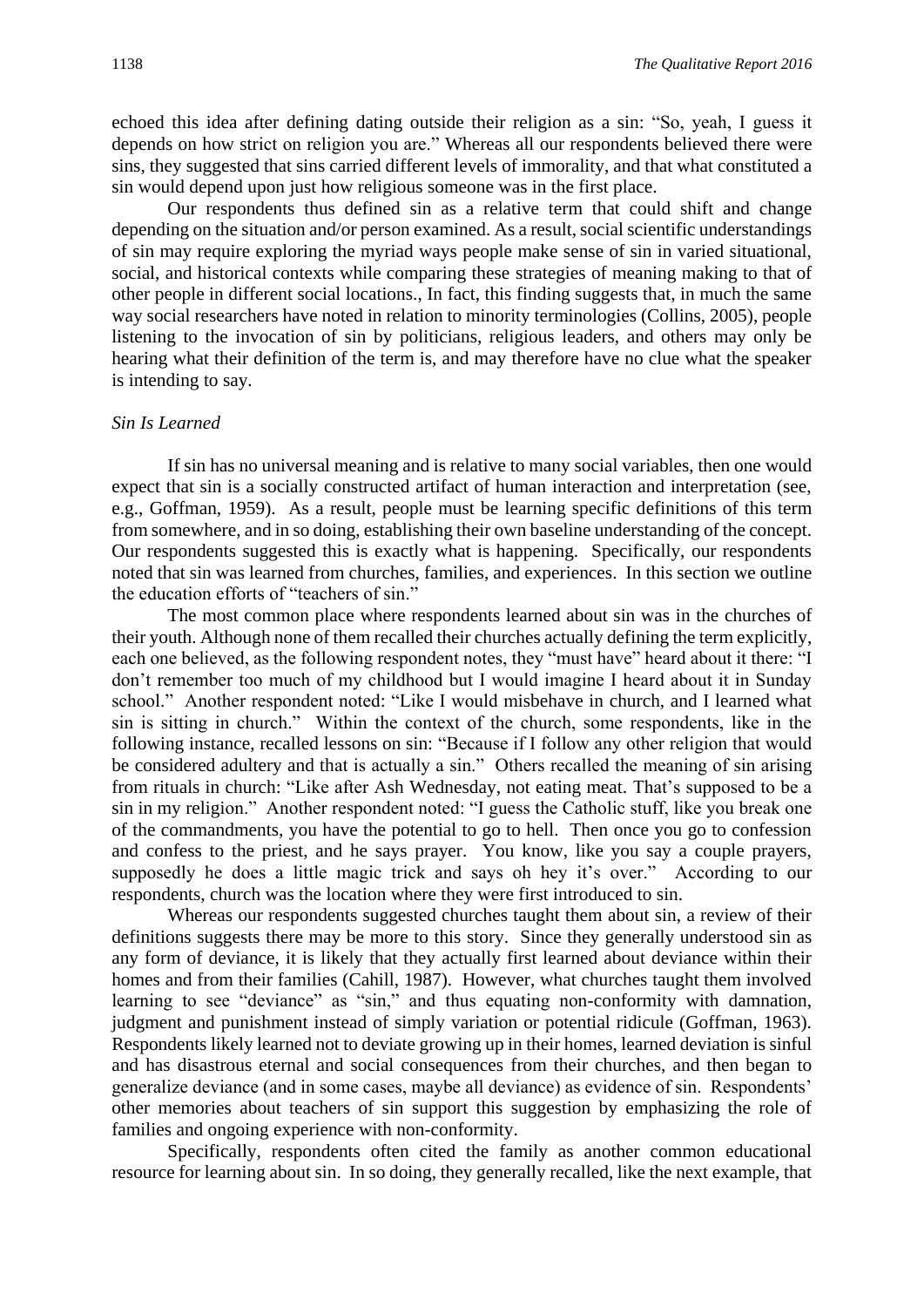parents had been their source of information on sin: "I would say from what I've been taught growing up. You know all the different things you've been told by your parents." Another added: "My parents tell me not to sin, whether it's a religious view of sin or not a religious view, and that I know right from wrong. You know, like I know what's not socially acceptable and how I can get into trouble." Respondents mentioned parents, siblings, and grandparents as rather common sources for learning what was and was not sinful in their early lives.

Importantly, our respondents noted that experience generally continued their education on sin throughout their lives. They noted that once they were exposed to ideas of sin, they, as evidenced in the next few examples, saw sin everywhere: "I feel like sin impacts me almost every day. I always try and avoid doing wrong things. Not because of my fear that God will judge me, but because of my fear I will judge myself." Another respondent added: "I feel like we're all sinners. We're born sinners, but we try to clean ourselves in a way through baptism and stuff like that, but like we have a sinful nature." It is noteworthy that this example both demonstrates developing or learning about sin over time, and a potential expression of what sin could mean to a given individual (i.e., sin as an attribute embedded in humans from birth). As is common with other patterns of interpretation and action (Goffman, 1959), people may express various understandings of sin at the same time in their statements. In so doing, they may also note where and how sin appears in such processes. As another noted: "I see sin almost every day in my mind. It may not be through actions but I can almost tell people are constantly judging just by the expressions on their face." Echoing studies of religious socialization processes (Thumma, 1991) and other forms of deviance (Becker, 1963), our respondents first learned about sin from churches and parents (i.e., trusted authorities, see Cahill, 1987), but then later developed a degree of expertise in classifying actions, behaviors, and thoughts as sin and, as a result, observed sin in contexts other than religion and the home. Further, they learned to disengage notions of sin from the very religious sources where they first understood the term, which allowed them to view all interactions through the lens of religious teaching about nonconformity and the dangers of difference.

Like all other humanly created concepts (Schwalbe et al., 2000), the meaning of sin held by our respondents emerged from the lessons they received from trusted authorities. Sin was part of the lesson plans whereby churches and presumably religious parents socialized their children, and thus became frameworks whereby our respondents made sense of the world around them. As a result, social scientific understandings of sin – and by extension religious experience writ large – may require analyzing the lessons children receive from parents, churches, and other sources about conformity, obedience, and moral behavior (Cahill, 1987) as well as how that is socially constructed into the concept of sin. Such analyses might equally reveal insights into both the religious development of children, and religious adults' responses to social issues.

The recognition that sin is a taught or learned behavior, however, also has wider implications. Raised in conservative religious traditions, for example, the first and third authors, like many other religious people, learned that no one – except maybe Jesus or Mother Mary in some traditions – was free of sin. While this line of thought might be defensible if (a) there was some universal notion of sin or (b) sin was not a taught or learned behavior, our respondents suggest that anyone who has yet to be taught about sin would live a sinless life and be free from sin. The second author, for example, had no clue what sin meant or why it was important in politics because zir parents had never taught zir to see the world through the use of this term. Similarly, the third author is currently co-parenting a child in a non-religious fashion wherein the child has no concept of sin and, since his parents do not believe in sin, has no chance of committing any sins (e.g., experiencing non-conformity as explained via the use of the word sin). It would thus appear there may be a multitude of sinless beings scattered throughout the world due to the simple fact that not everyone is taught this term.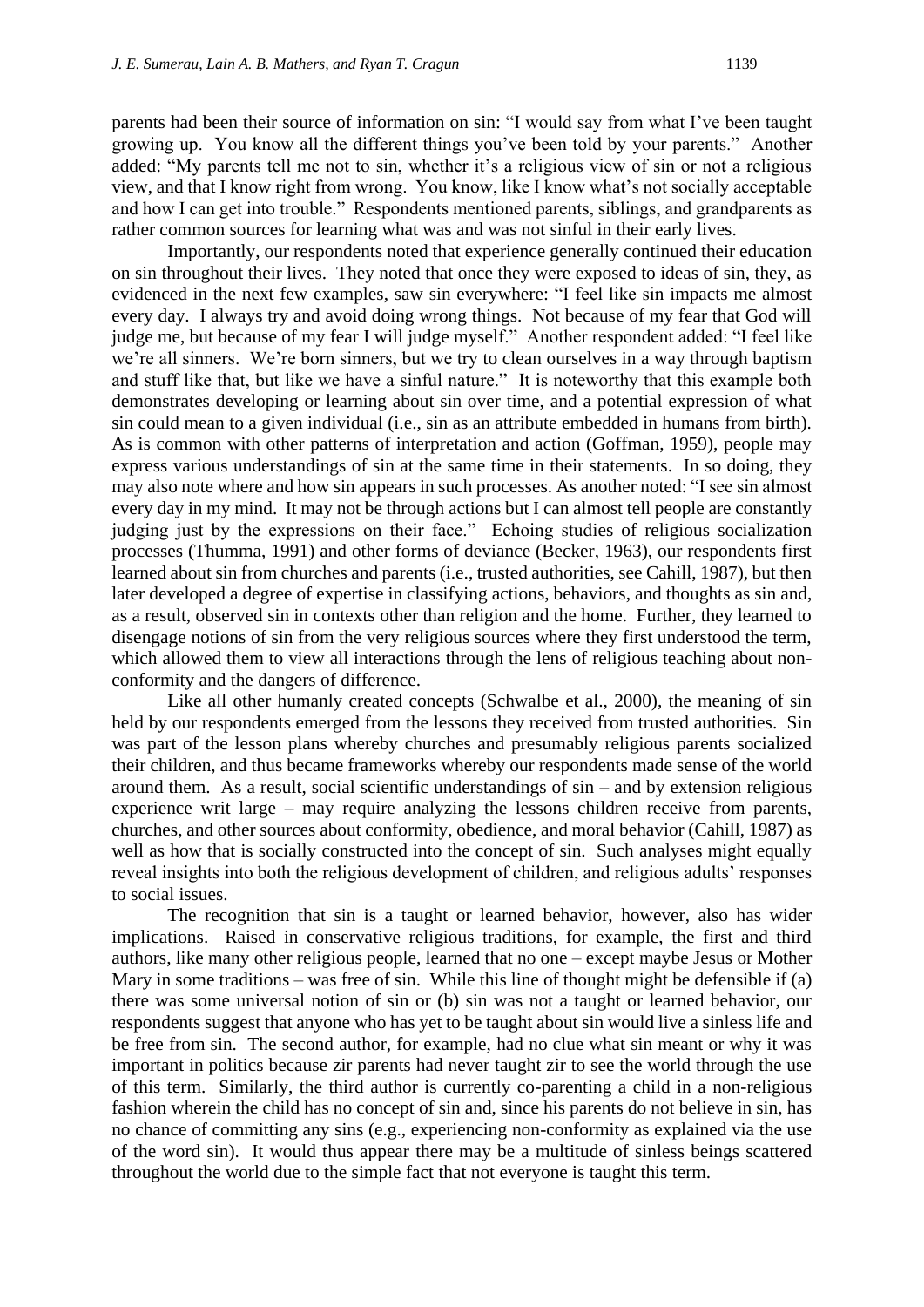While it may seem simple to note that one who does not have exposure to the idea of "sin" would be unable to speak or act in relation to such a term themselves, this reality is intriguing considering that many people (like some of our respondents above) are taught that all people are sinners, that all people may sin, or that any action deemed untoward may be regarded as sin. While it is beyond the scope of our exploratory study, this situation raises interesting questions yet to be discussed in social scientific literature. For example, what happens when someone who believes in sin (however defined) interacts with someone who does not? What cognitive and interactional processes might the believer and the nonbeliever engage in to make sense of this distinction in the midst of their interactions with others? How might meeting someone unfamiliar with sin influence the definition and interpretation of someone who deeply believes in the concept and how might this influence work in the other direction? Additionally, once people realize that sin is socially constructed, can this lead to the realization that they, too, are sinless, since they may no longer endow the word "sin" with any meaning? These questions are especially relevant in societies where nonreligious populations are growing and becoming more visible (Hammer et al., 2012). These may be important questions for social scientists to begin grappling with in the coming years.

### **Limitations**

Although our analysis above represents the first attempt at establishing empirical definitions of the term sin, our results should be approached as possibilities for further study rather than viewed as comprehensive or exhaustive. As an exploratory study investigating the ways people organically define sin in their own terms and with their own life experiences, we are able to draw out patterns that may be common in future studies of varied populations (see Schwalbe et al., 2000), but we are unable to generalize these findings to any specific given population. In fact, the primary finding from our analysis is that sin is likely much more complicated, nuanced, and in need of systematic study than its relative absence in existing literature would suggest.

It is with these thoughts in mind that we must note both the rigor our study offers by staying as close as possible to the illustrations and interpretations of everyday people in natural settings (Charmaz, 2006), and the limited transferability of our findings as a result. On the one hand, our findings (sin as nonconformity, relative, and learned) may be explored in the cases of other people in various settings and situations, and thus provide a foundational set of hypotheses for analyses. On the other hand, only systematic study of varied populations utilizing and interpreting the term sin will allow us to develop overarching theoretical understandings of the operation, nuance, and / or diversity of such definitions in relation to the categories we found in this case. We provide here a baseline observation of how some people define sin in contemporary American society, but caution readers against extrapolating these findings broadly at present. Rather, we encourage readers to build upon this work by elaborating other potential themes in the definition of sin, testing and comparing variation in such definitions and definitional efforts, and ascertaining the origins and transformations of such definitions within and between populations over time. Simply put, we offer a first case in this potential area of study, but it remains one case and primarily directs our attention to the usefulness of developing a systematic social scientific study of sin.

#### **Conclusions**

In this exploratory report, we set out to begin the process of elaborating the social construction and meaning of sin in contemporary society. Rather than offering concrete or universal definitions of the term, however, our respondents revealed sin could in fact mean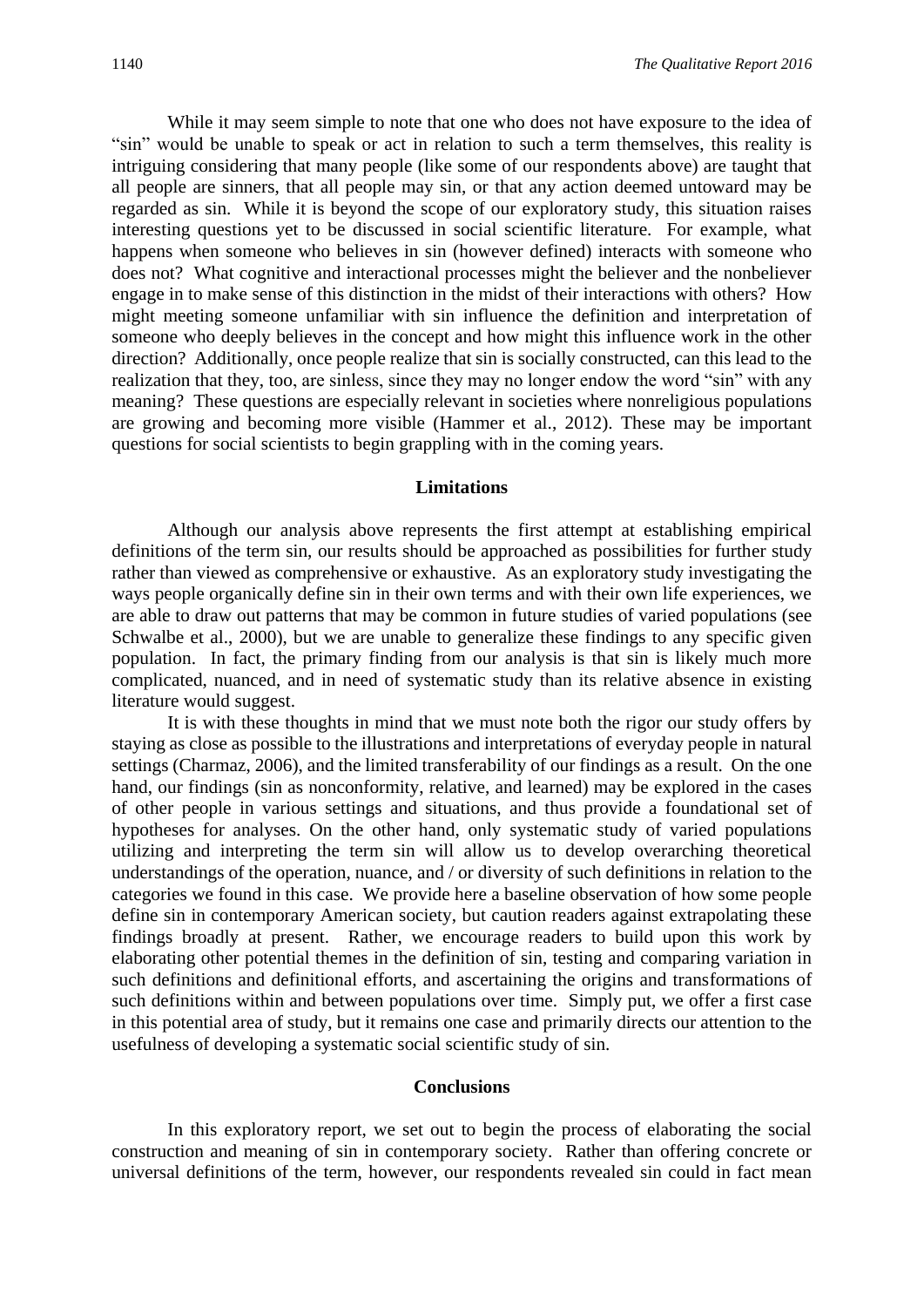anything, and as a result, it ultimately means nothing when removed from concrete activities. In other words, our respondents defined sin as a description of social nonconformity, explained that what counted as sin varies greatly in relation to many different aspects of social life, and demonstrated that the meaning of sin is something one must be taught by trusted others. Our findings suggest that much political decision-making, social policy, and religious experience is ultimately the product of ongoing demands for social conformity via the marginalization of anything perceived to be different from religious social norms. In simple terms, sin may be deeply meaningful or completely meaningless depending on the background, interpretation, setting, and context of the person or group that encounters the term. This realization suggests it may be very important to develop systematic studies of what sin means in a wide variety of contexts and to a wide variety of populations.

To this end, we may do well to look to past scholarship wherein people built fields of understanding concerning terms and ideas regularly circulating in given social worlds. Building on the traditions of other scholars who revealed the taken-for granted use of socially constructed terms (see Goffman, 1963), for example, an important line of inquiry could thus be developed by explicating the widespread use of sin to marginalize "difference" in contemporary American society (see also Barton, 2012). On the one hand, researchers could explore the ways "sin" becomes entangled with interlocking systems of oppression, such as race, class, gender, cisnormativity, sexuality, age, nationality, and ability. Such research might importantly demonstrate the role of religion in maintaining or challenging widespread social inequalities. On the other hand, researchers could explore the ways "sin" is used to marginalize departures from "respectable" or "appropriate" styles of interaction (Goffman, 1959), such as notions of professionalism, politeness, and responsibility. Such research could illuminate the ways "taken-for-granted" religious terms (like sin) influence a wide variety of behaviors, beliefs, and interpretations of the social world in positive or negative ways.

As such, one could easily argue that the relative nature of sin in contemporary society might be very good for some and deeply harmful for others. For those in power seeking to maintain privilege, for example, a concept that can ultimately mean anything and encourage obedience offers an incredibly powerful tool of social control and norm maintenance since authorities can adjust the definition any time a new threat to the status quo emerges. Further, by creating a definition of sin that requires "treatment," religions can both poison their followers (e.g., teach them they are in need of salvation because they are unclean or damaged) *and* provide the antidote (e.g., maintain religion in the world by "treating" the afflictions they initially gave to their followers), which may create a cycle wherein people believe they need religion precisely because religious people taught them they needed religion in the first place (see also Cragun, Sumerau, & Williams, 2015).

For the famous masses Marx spoke of, on the other hand, the flexible nature of sin means that any and all attempts at social change, nonconformity, or difference may well expect immediate moral outrage, backlash, and scorn. This realization may hold tremendous insights into both the continuous transformations within and between religious systems of meaning over time, and the historical patterns whereby every minority population – at one time or another – has garnered the condemnation of mainstream authorities. As our respondents demonstrate, the meaning of sin is contextual, and thus the context of broader social debates and conflicts may find voice within shifting or static meanings of sin. This observation suggests that social scientists may learn about important nuances (both positive and negative) in relation to social movements for and against change by exploring the ways everyday people are taught to make sense of sin in a wide variety of ways.

For example, we may note the absence of active religious concern about homosexuality prior to the 1940's, the shift to explicit condemnation of homosexuality throughout the following six decades, and the current softening of language about homosexuality while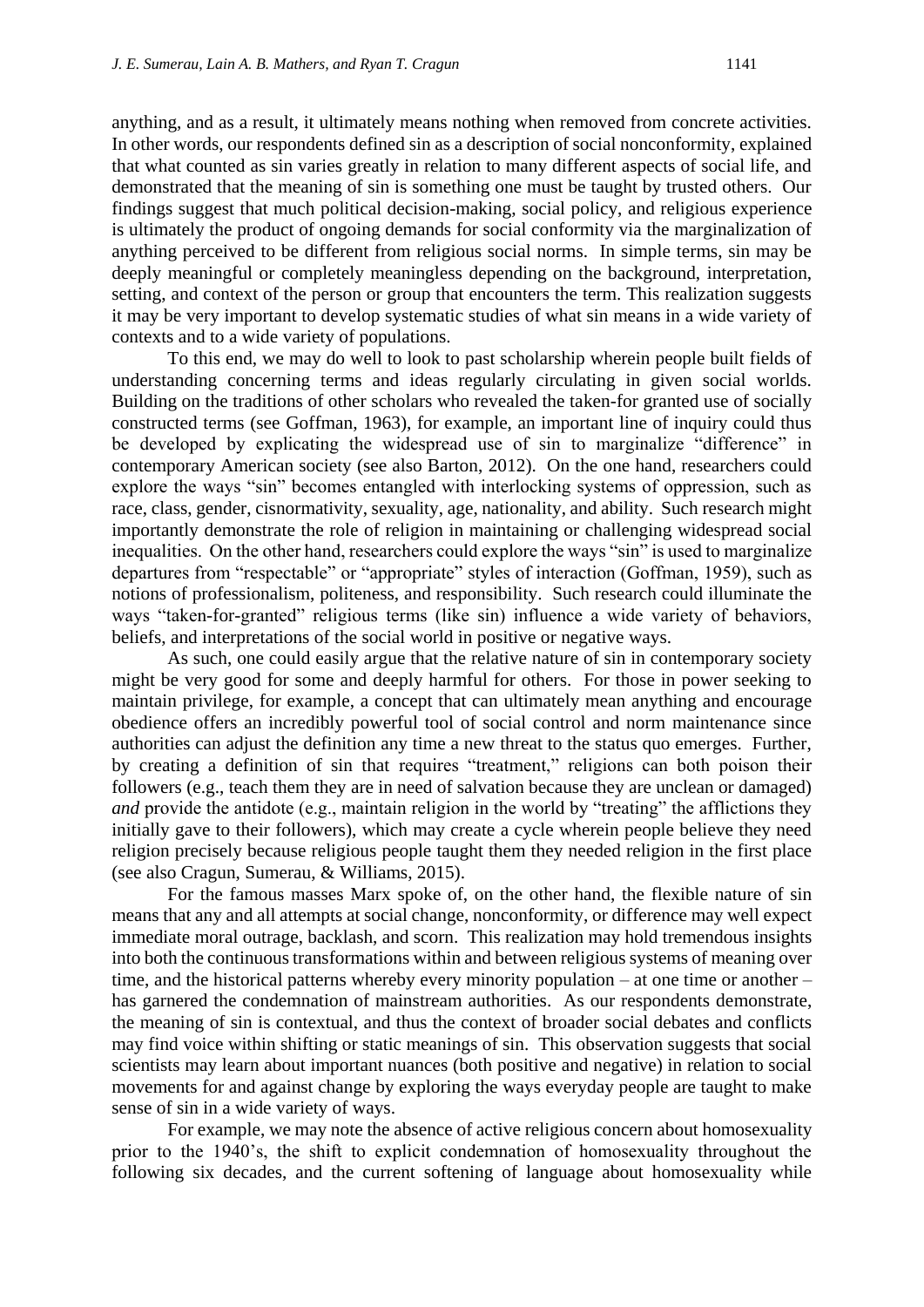maintaining opposition to this "lifestyle," which mirrors the emergence of active nonheterosexual social movements in the 1920's, the increased public presence and protests of these groups throughout the next six decades, and the lessening opposition to these groups at present (e.g., Sumerau & Cragun, 2016; Sumerau & Cragun, 2014; Wilcox, 2001). When homosexuality was hidden from sight, religions did not mention it much less take the time to define it as sinful, but when it emerged in the mainstream, religions defined it as a sin and only softened their attacks as homosexuality came to be seen as less and less deviant. By examining people's definitions of sin, researchers could watch as similar debates begin within and between social groups concerning bisexuality and transgender experience (see Sumerau et al., 2015). In so doing, researchers might be able to map the notions of sin – like those shared by our respondents – do or do not change in relation to these wider cultural debates. While history is littered with such examples of religious reactions to shifting notions of deviance within and between societies, all such cases rely upon what religions define as sinful and how these definitions shift over time in relation to dominant social norms. As a result, unraveling and critiquing the meanings and uses of religious terms like sin may represent a powerful opportunity to better understand the mechanisms whereby religion operates and contributes to social organization across time and space.

To unleash this power, however, will require developing social scientific approaches to taken-for-granted religious terms. Since such terms are, as our respondents note in relation to sin, ultimately taught to people by trusted authorities, researchers could lead this charge by unpacking the meanings of such terms in the lives of everyday people, exploring the use of such terms by trusted authorities, and explicating the messages received by the public when such terms are used. Further, researchers could examine the ways that existing social systems shape the meanings of sin and other religious terms in varied situations and social contexts (cf. Josephson, 2012). Finally, researchers should observe situations wherein religious terms like sin are more or less relevant as well as the ways people respond to assertions that their behavior is or is not sinful, moral, or otherwise religiously relevant.

Whereas only systematic research can tell us what sin actually means throughout our social landscape, we suggest that sin and other religious terms could represent "sensitizing concepts" (Blumer, 1969) that compel people to act and interpret social objects in specific ways. Further, a social scientific study of sin could render such meaning systems visible, and in so doing, researchers could reveal taken-for-granted systems of meaning by proposing alternative ways of thinking, feeling, and being for all religious and nonreligious people. While our exploratory story offers an opening to this type of analysis, the development of a social scientific understanding of sin will ultimately require exploring variations, nuances, and complexities surrounding the term sin in a wide variety of contexts, populations, and settings. As our respondents' definitions suggest, there may be much to learn about the meaning of sin in the lives of everyday people and the ways such people interact with the broader social world.

#### **References**

- Barton, B. (2012). *Pray the gay away: The extraordinary lives of bible belt gays*. New York, NY: University Press.
- Becker, H. S. (1963). *Outsiders: Studies in the sociology of deviance*. New York, NY: The Free Press.
- Becker, H. S. (1998). *Tricks of the trade: How to think about your research while you're doing it*. Chicago, IL: The University of Chicago Press.
- Blumer, H. (1969). *Symbolic interactionism: Perspective and method*. Berkeley, CA: University of California Press.
- Cahill, S. E. (1987). Children and civility: Ceremonial deviance and the acquisition of ritual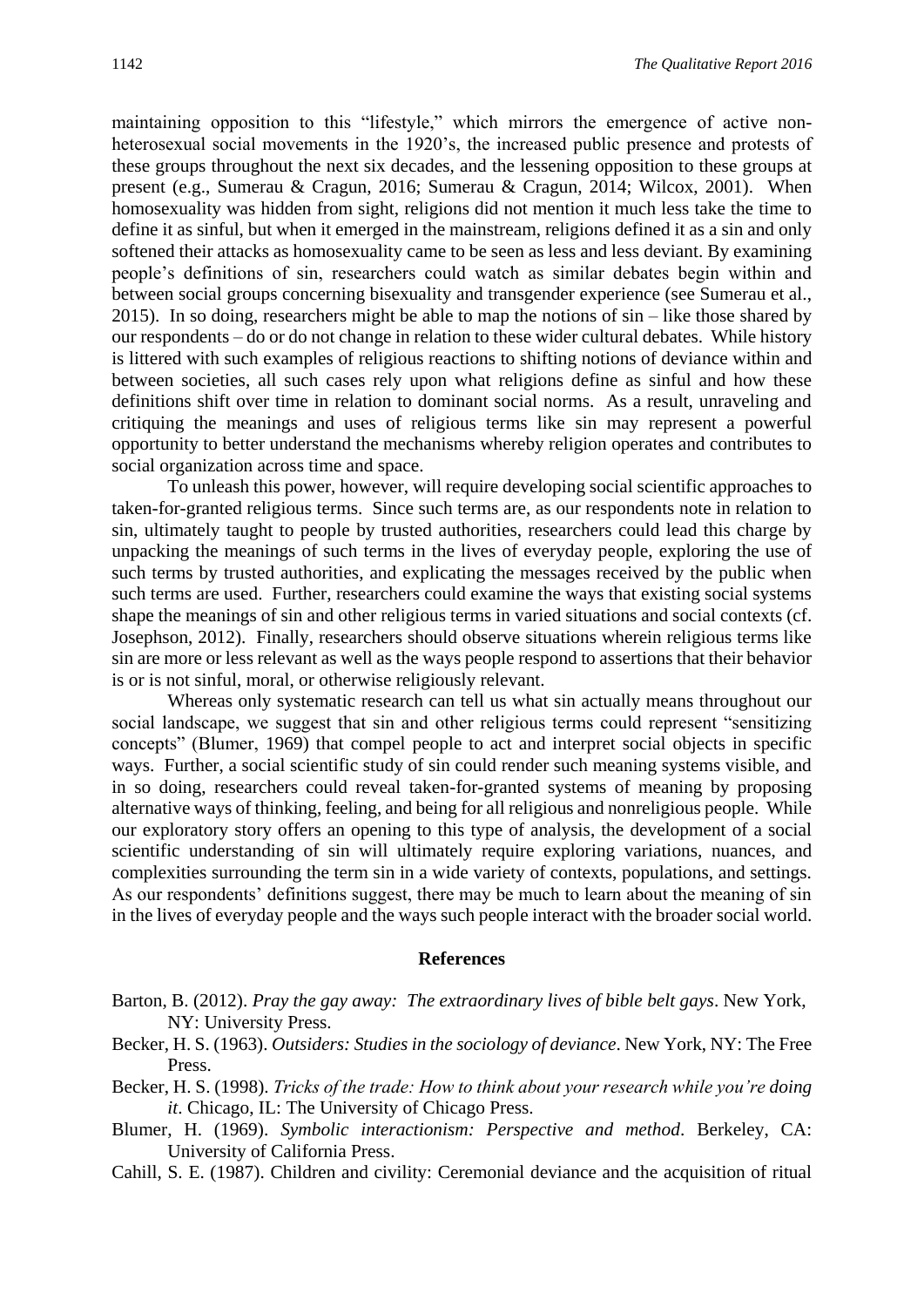competence. *Social Psychology Quarterly, 50,* 312-321.

- Charmaz, K. C. (2006). *Constructing grounded theory: A practical guide through qualitative analysis*. Thousand Oaks, CA: Sage.
- Collins, P. H. (2005). *Black sexual politics: African Americans, gender, and the new racism*. New York, NY: Routledge.
- Cragun, R. T., Sumerau, J. E., & Williams, E. (2015). From sodomy to sympathy: LDS elites' discursive construction of homosexuality over time. *Journal for the Scientific Study of Religion, 54*(2), 291-310.
- Foucault, M. (1977). *Discipline and punish: The birth of the prison*. New York, NY: Random House.
- Goffman, E. (1959). *The presentation of self in everyday life*. New York, NY: Anchor Books.
- Goffman, E. (1963). *Stigma: Notes on the management of a spoiled identity*. Englewood Cliffs, NJ: Prentice Hall.
- Heath, M. (2012). *One nation under God: The campaign to promote marriage in America*. New York, NY: New York University Press.
- Josephson, J. A. (2012). *The invention of religion in Japan*. Chicago, IL: University of Chicago Press.
- Kleinman, S. (2007). *Feminist fieldwork analysis*. Thousand Oaks, CA: Sage.
- Lyman, S. M. (1978). *The seven deadly sins: Society and evil*. New York, NY: St. Martins Press.
- McConohay, J. B., & J. C. Hough. (1973). Love and guilt oriented dimensions of Christian belief. *Journal for the Scientific Study of Religion, 29*(3), 53-64.
- Nowakowski, A. C. H., Sumerau, J. E., & Mathers, L. A. B. (2016) None of the above: Strategies for inclusive teaching with "representative data". *Teaching Sociology, 44*(1), 1-10. doi: 10.1177/0092055X15622669
- Palencia-Roth, M. (1979). "Reviewed work The Seven Deadly Sins: Society and Evil" by Stanford M. Lyman. *Sociological Analysis, 40*(2), 171-173.
- Prus, R. (1996). *Symbolic interaction and ethnographic research*. New York, NY: SUNY Press.
- Robinson, C. M., & Spivey, S. E. (2007). The politics of masculinity and the ex-gay movement. *Gender & Society, 21*, 650-75.
- Rose, S. (2005). Going too far? Sex, sin and social policy. *Social Forces, 84*(2), 1207–1232.
- Schwalbe, M., Godwin, S., Holden, D., Schrock, D., Thompson, S., & Wolkomir, M. (2000). Generic processes in the reproduction of inequality: An interactionist analysis. *Social Forces, 79,* 419-452.
- Sumerau, J. E., & Cragun, R. T. (2014). Why would our heavenly father do that to anyone: Oppressive othering through sexual classification schemes in the Church of Jesus Christ of Latter-Day Saints. *Symbolic Interaction, 37*(3), 331-352.
- Sumerau, J. E., & Cragun, R. T. (2016). How low can humans plunge: Facilitating moral opposition in the Church of Jesus Christ of Latter Day Saints, *Qualitative Sociology Review, 12*(1), 42-59*.*
- Sumerau, J. E., Cragun, R. T., & Mathers, L. A. B. (2015). Contemporary religion and the cisgendering of reality. *Social Currents*, *2*(3), 1-19. doi: 10.1177/2329496515604644
- Thumma, S. (1991). Negotiating a religious identity: The case of the gay Evangelical. *Sociological Analysis*, *52*, 333-347.
- Warner, M. (1999). *The trouble with normal: Sex, politics and the ethics of queer life.* New York, NY: Free Press.
- Wilcox, M. M. (2001). Of markets and missions: The early history of the Universal Fellowship of Metropolitan Community Churches. *Religion and American Culture, 11,* 83-108.